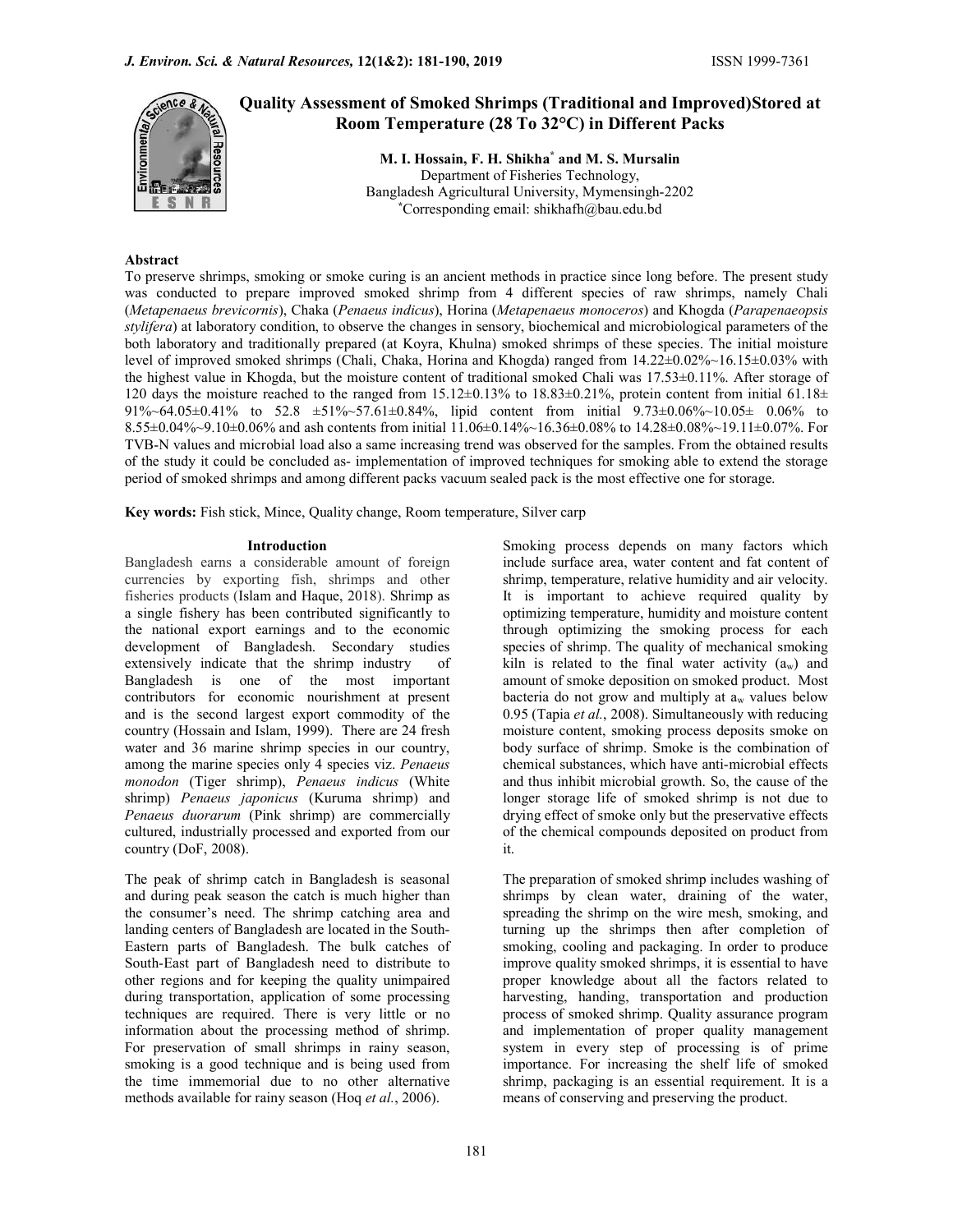Shelf life study of the smoked shrimp is an important consideration in respect of business aspects and consumer health issues. Sensory, chemical and microbial assessment is necessary in order to determine the shelf life of the product. Considering the above facts, the present study was undertaken to prepare improved smoked shrimp in the laboratory and to assess the changes in quality parameters during storage at room temperature (28 to 32°C) in various packs.

#### Materials and Methods

The present experiment was carried out in the laboratories of Department of Fisheries Technology, Faculty of Fisheries, Bangladesh Agricultural University, Mymensingh.

### Shrimp species

Four species of raw shrimps, namely Chali (Metapenaeus brevicornis), Chaka (Penaeus indicus), Horina (Metapenaeus monoceros) and Khogda (Parapenaeopsis stylifera)and smoked shrimps of same species were purchased from Koyra, Khulna and directly brought to the Fish Processing laboratory of Department of Fisheries Technology, BAU (Plate1).



Plate1. (a) Chali (Metapenaeus brevicornis), (b) Chaka (Penaeus indicus), (c) Horina (Metapenaeus monoceros) and (d) Khogda (Parapenaeopsis stylifera)

## Production of improved smoked shrimp at laboratory condition

### Smoking kiln

The smoking kiln was made locally using steel sheet as a rectangular box of  $5.2 \times 2.7 \times 2.3$  ft3 size (Plate2. h). The box or chamber was divided into two equal parts, horizontally by using a steel sheet and the bottom portion was used for burning saw dust as smoke source. The horizontal separator had a central circular hole of 8 inch diameter. The upper chamber had facilities of hanging 4-6mm iron rods supported from two sides as rack. Both the chamber had door which could be opened when needed. On the top, there was an outlet for smoke control. By controlling the lid of the outlet the smoke temperature inside the shrimp chamber i.e. the upper chamber could be controlled. To provide a sensitive thermometer, another small hole on the top was used to measure the temperature inside the chamber.

### Preparation procedure of smoked shrimp (in laboratory)

Good quality fresh raw shrimps of 4 different specices were directly transported in an insulated box with ice (1:1) from Koyra, Khulnato BAU.Specific shrimp species were selected to prepare improved smoked shrimp by properly separating fish larvae, small fish, other shrimps, sea snails and other mollusks. For smoking of shrimps, wood and saw dust were burnt to produce smoke in smoking kiln. The smoke temperature varied between 60 to 70°C, which led to partially dry the shrimps within 4-5 hours. The saw dust used for smoking procedure were of black berry, mahogany, sirish, bel etc. tree and partially dried before using in the kiln. The saw dust was collected from a local saw-mill. The steps of smoked shrimp preparation is presented in Plate2.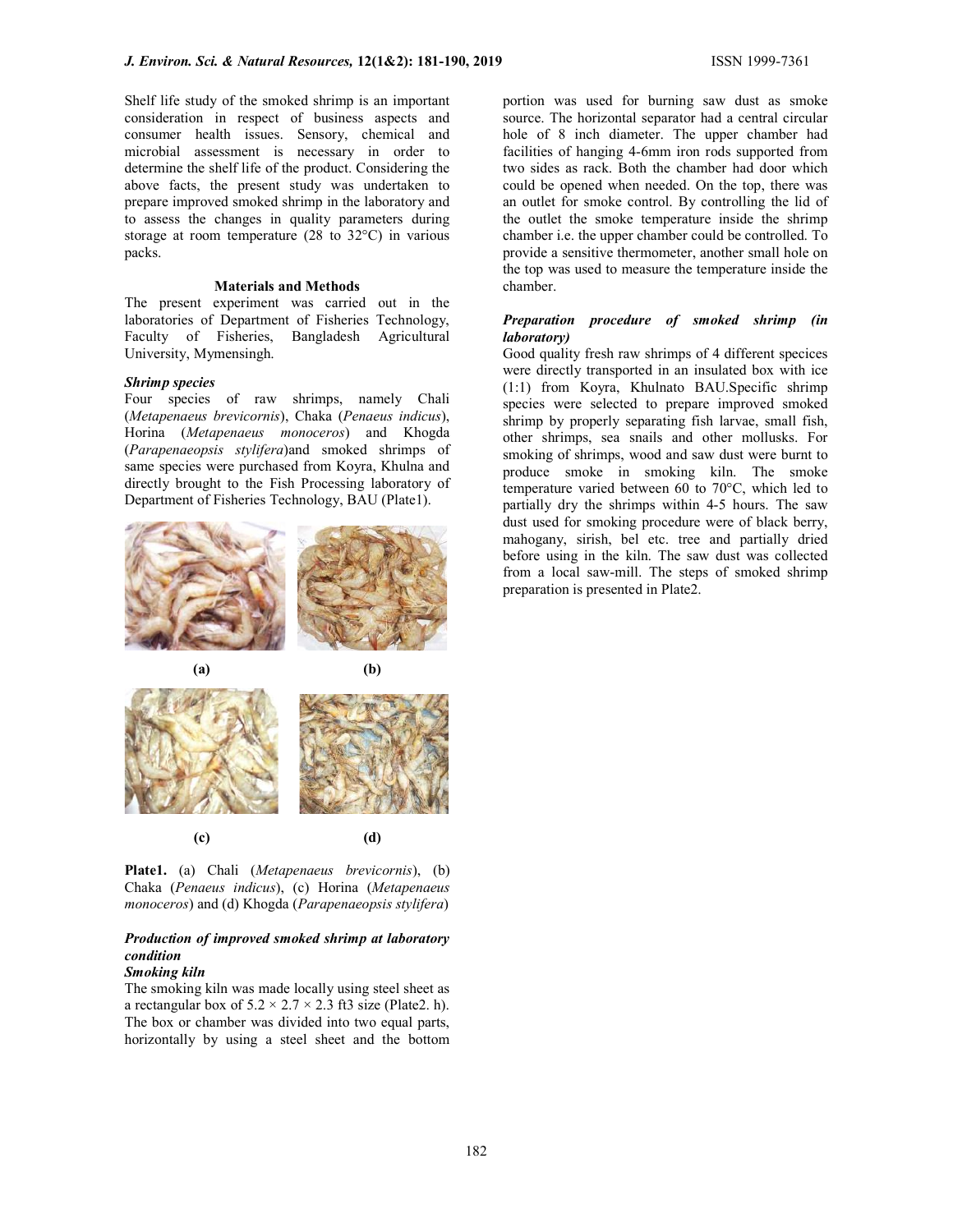

Plate 2. Steps of improved smoked shrimp preparation in laboratory (a) collection of shrimp; (b) washing of shrimp in running tap water; (c) dewatering; (d) spreading of shrimp on racks of smoking kiln; (e) producing smoke; (f) smoking of shrimp; (g) closed view of smoking kiln during operation; (h) turning of srimps; (i) cooling of smoked srimp; (j) shrimp in non-sealed pack; (k) shrimp in air-tight pack; (l) shrimp in vacuum sealed pack.

#### Storage of smoked shrimp

Certain amount of each improved smoked shrimp samples were kept in non-sealed, air tight and vacuum sealed packs (Plate2.J,k,l). The traditionally prepared smoked shrimp samples (purchased from Koyra, Khulna) were also packed as done with improved samples. Then all the packed samples were stored at roomtemperature (28 to 30°C) for further analysis.

#### Organoleptic quality assessment

Sensory methods for organoleptic quality assessment are considered to be the most useful and dependable criteria for assessing the degree of freshness since human being are capable to detect defects from visual signs of deterioration such as loss of freshness and changes during storage. Organoleptic characteristic (general appearance, taste, flavor, texture, and color) of the smoked shrimp was examined by sensory methods (through sight, touch, taste, smelling etc.). The evaluation methods used in this study were based on one that is currently in use in various institution of the

world (Larmond, 1977).The organoleptic and physical characteristics like color, texture and odor when broken etc. were evaluated by five members panel in the Department of Fisheries Technology, Bangladesh Agricultural University, Mymensingh. The grading of smoked shrimps using score on the characteristics has been followed by AOAC (1990) freshness grade for fishery products with modification by the author for smoked shrimp as described in Table1 and Table2.

Table 1. Grading of smoked shrimps

| Grade | Points     | Comments             |
|-------|------------|----------------------|
|       |            | Excellent/Acceptable |
|       | 2 to $<$ 5 | Good/ Acceptable     |
|       |            | Bad/Rejected         |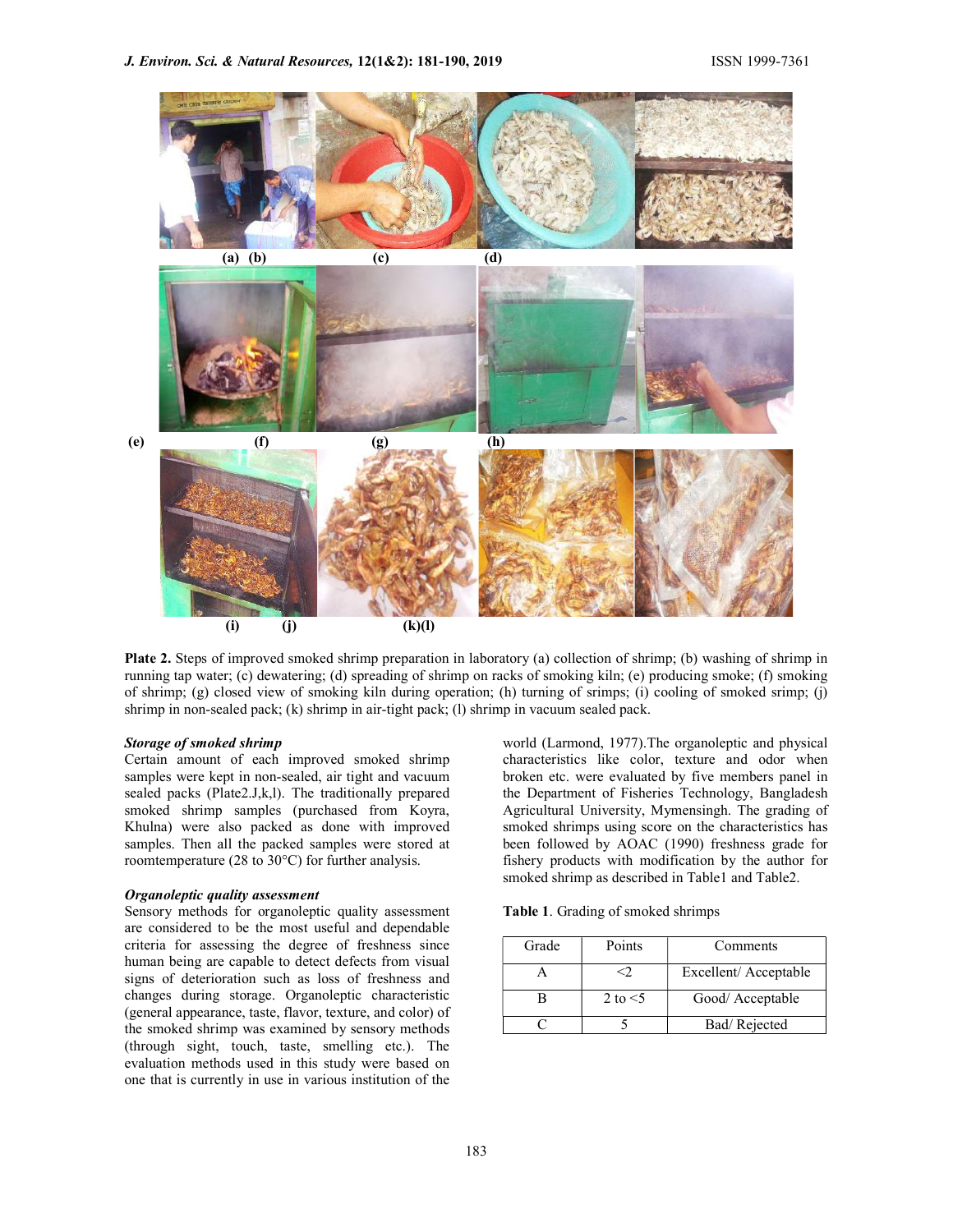| Characteristics           | Defect                              | Defect point | Grade      |
|---------------------------|-------------------------------------|--------------|------------|
|                           | a) Bright red color                 |              | Excellent  |
| 1. Color of smoked shrimp | b) Dark red color                   |              | Acceptable |
|                           | c) Brownish                         |              | Acceptable |
|                           | d) Whitish                          |              | Rejected   |
|                           | e) Strong smoky sweet odor          |              | Excellent  |
| 2. Odor                   | f) Mild smoky odor                  |              | Acceptable |
|                           | g) Neutral odor                     |              | Acceptable |
|                           | h) Rancid off odor                  |              | Rejected   |
|                           | i) Crisp, fragile texture           |              | Excellent  |
|                           | j) Fragile texture                  |              | Acceptable |
| 3. Texture                | k) Less fragile and elastic texture |              | Acceptable |
|                           |                                     | Rejected     |            |

Table 2. Determination of defect points of smoked shrimp

#### Biochemical analysis Proximate composition analysis

Proximate composition analysis of moisture, crude protein, lipid and ash were carried out of smoked shrimp samples were done according to the methods as described in AOAC (1990) with certain modifications.

#### Total Volatile Base- Nitrogen (TVB-N) value determination

Total Volatile Base Nitrogen (TVB-N) was determined according to the methods given in AOAC (1984) with certain modification.

#### Microbial analysis

Aerobic plate count was done by spread plate count method. Peptone diluent (0.2%) and plate count agar of commercial preparations or prepared in the laboratory as per method given in Cowan and Steel's Manual for the Identification of Medical Bacteria (Barraw and Feltheam, 1993) were used in the shelf life study of fish stick. Aerobic plate count was done by consecutive decimal dilution technique. According to International Standard Organization (ISO, 1965) APC was calculated by the following formula:

 $APC/g = C \times D \times 10/S CFU/g$ 

Where,

 $C =$  Number of colonies found

 $D = Dilution factor$ 

 $S = Weight of sample in grams$  $CFU = Colony$  forming unit

#### Statistical analysis

To analyze the data one-way analysis of variance and the general linear model using Windows for SPSS 9.0 were used. The Duncan's New Multiple Range Test (DMRT) was used to find the significant differences between storage periods.

### Results and Discussion

#### Organoleptic quality assessment of smoked shrimps

The organoleptic qualities of traditional and improved smoked shrimps were evaluated on the basis of the color, odor, texture and overall other quality aspects and the results are presented in Table-3. The smoked shrimp of bright red color, strong smoky odor and crisp, fragile texture is considered excellent and preferred most by the consumers. In the present study, the color of traditional smoked chali ranged from dark red to reddish color and the odor was mild smoky. The texture of traditional smoked chali was fragile to elastic which showed the medium quality of the product. The average defect point of the traditional smoked Chali was 2.33(Acceptable). On the basis of the organoleptic observation traditional smoked chali found acceptable.

| Sample name   | Characteristics | Defect Characteristics | Defect points | Average Defect Points | Grade/Comments |
|---------------|-----------------|------------------------|---------------|-----------------------|----------------|
| Traditionally | Color           | Reddish color          |               |                       |                |
| Smoked Chali  | Odor            | Mild smoky odor        | 2             | 2.33                  | B              |
|               | Texture         | Fragile texture        | 2             |                       | Acceptable     |
| Improved      | Color           | Bright red color       |               |                       |                |
| smoked Chali  | Odor            | Strong Smoky odor      |               | 1.0                   | A              |
|               | Texture         | Crisp fragile texture  |               |                       | Excellent      |
| Improved      | Color           | Dark red color         | 2             |                       |                |
| smoked Chaka  | Odor            | Strong Smoky odor      |               | 1.67                  | A              |
|               | Texture         | Fragile texture        | 2             |                       | Acceptable     |
| Improved      | Color           | Bright red color       |               |                       |                |
| smoked Horina | Odor            | Strong smoky odor      |               | 1.0                   | A              |
|               | Texture         | Crisp fragile texture  |               |                       | Excellent      |
| Improved      | Color           | Dark red color         | 2             |                       |                |
| smoked        | Odor            | Strong smoky odor      |               | 1.33                  | A              |
| Khogda        | Texture         | Crisp fragile texture  |               |                       | Excellent      |

Table 3. Organoleptic quality of traditionally smoked chali and improved smoked shrimps of four different species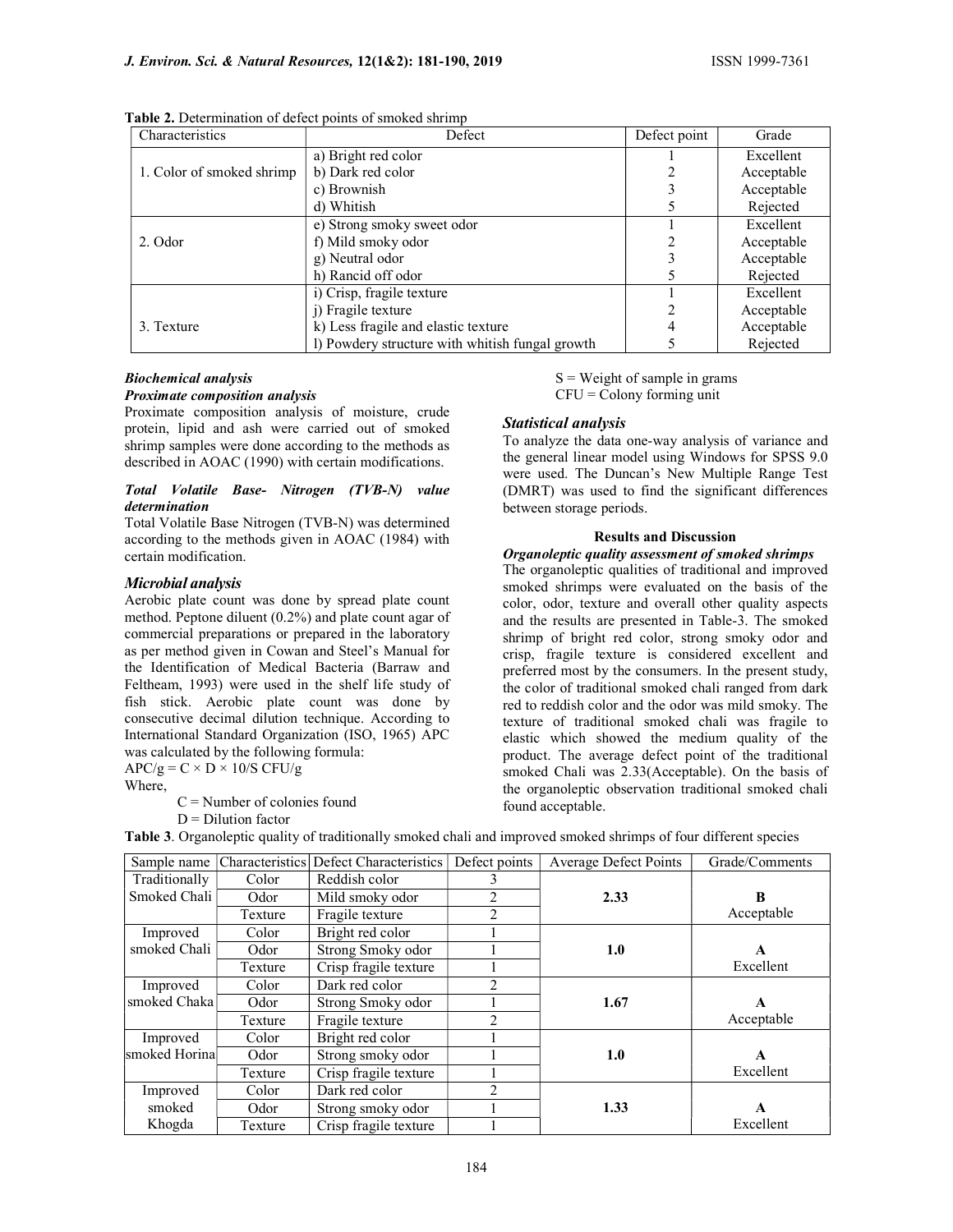Among the improved smoked shrimps, Horina and Chali showed the preferable bright red color, and Khogda and Chaka showed dark red color. The organoleptic characteristics of improved smoked Chali showed better than those of traditionally smoked Chali. All of the improved smoked shrimps were of bright red color. The texture of the improved smoked shrimps was crisp and fragile which was achieved through proper moisture reduction. The average defect points of improved smoked Chali, Chaka, Horina and Khogda were 1.0, 1.67, 1.0 and 1.33, respectively. Improved smoked Chaka showed higher defect point than Horina, Chali and Khogda, mightbe due to the differences in the quality (size, freshness etc.) of the raw materials.

## Changes in organoleptic characteristics of traditional and improved smoked chali during storage

Sensory characteristic (general appearance, taste, flavor, texture, and color) of the smoked shrimps were examined by sensory methods (through sight, touch, taste, smelling, etc.). This study was based on the method currently used by Fish Inspection and Quality Control (FIQC) of DoF with slight modifications which are summarized in Table-4.In case of non-sealed pack, the sensory quality of traditional smoked shrimp was good up to 60 days, whereas the quality of improved smoked shrimp were good till 90 days.In airtight pack, the smoked shrimps were more stable than non-sealed pack and the improved smoked chali was acceptable in this pack until 120 days and the traditional smoked chali up to 90 days. On the other hand sensory quality of smoked shrimps stored in vacuum sealed pack found very good even after storage of 120 days in this pack. Smoked shrimps stored in vacuum sealed pack scored quite near to those of smoked shrimps on "0" days of storage. During the observation the changes of color of different shrimp samples from whitish to brownish might occurred due to the oxidation of lipid during the storage period. Smoked shrimps stored in non-sealed pack were found more susceptible to lipid oxidation than other packs might be due to the action of air over these shrimps.

The results obtained in the present study is quite similar to the findings of Haq *et al.*  $(2008)$  who investigated the changes in quality of smoked shrimp during storage at room temperature for 105 days. He found that the sensory quality attributes decreased gradually throughout the storage period. In another study Haq et al. (2008) used polythene bag, gunny bag, hogla made basket for storing both traditional and improved smoked shrimp at room temperature (28 to 30°C) for longer period. Initially the traditional and improved smoked shrimps were bright red, sweet odor and fragile crispy texture. With the progress of storage time, the smoked shrimp absorbed atmospheric air, become rancid by hydrolysis. The product stored in polythene bag was comparatively in better condition than other two bags as polythene bag is less permeable of air than other two. These results are very similar to the finding of the present study.

Daramola et al. (2007) carried out a study on the changes in physicochemical and sensory characteristics of smoke-dried fish species stored at ambient temperature. Samples of fish were assessed weekly for physical attributes such as color, fragmentation, odor, taste and texture. Their results of the physical assessment showed a general decline in the physical attributes such as color, fragmentation, odor, taste and texture of fish during storage. Fluffy woolly mat of molds was noticed on Clariasgar iepinus from the 5th week of storage. There was a significant color change in most species as from the 6th week. The gradual decline in physicochemical and sensory characteristics of smoked fish products with the lapse of storage is in agreement with the present study.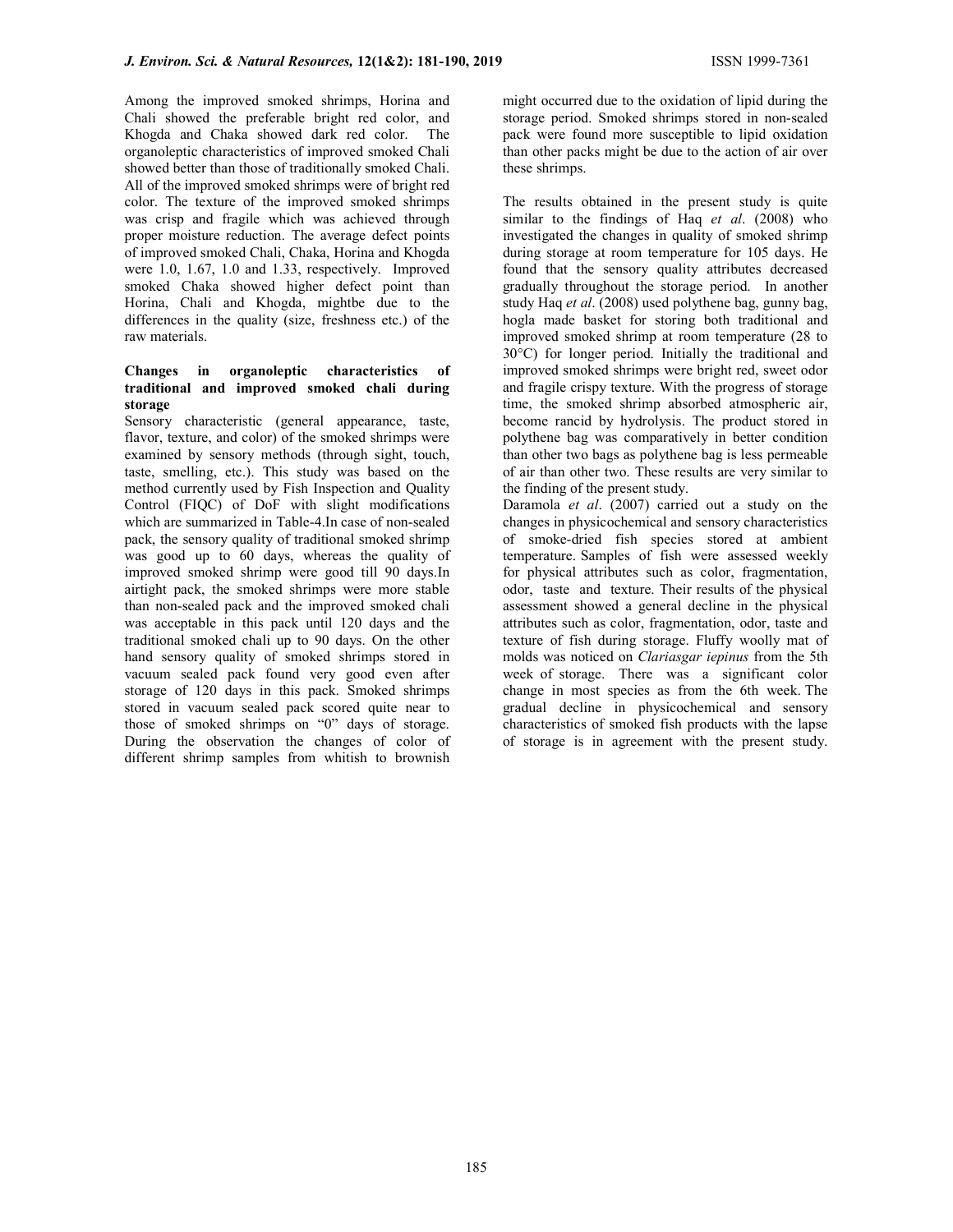## J. Environ. Sci. & Natural Resources, 12(1&2): 181-190, 2019 ISSN 1999-7361

Table 4. Changes in organoleptic Characteristics of traditionally smoked chali and improved smoked chali during storage at room temperature in different packs

| <b>Days</b>  | <b>Characteristics</b>                                                                          |                                                                                                                                                                                                 |                                                                                                                                                   |                                                                                                                                                                                                                                                         |                                                                                                                                                                                                                                             |                                                                                                                                                                                                                                                                   |  |  |  |
|--------------|-------------------------------------------------------------------------------------------------|-------------------------------------------------------------------------------------------------------------------------------------------------------------------------------------------------|---------------------------------------------------------------------------------------------------------------------------------------------------|---------------------------------------------------------------------------------------------------------------------------------------------------------------------------------------------------------------------------------------------------------|---------------------------------------------------------------------------------------------------------------------------------------------------------------------------------------------------------------------------------------------|-------------------------------------------------------------------------------------------------------------------------------------------------------------------------------------------------------------------------------------------------------------------|--|--|--|
|              | Non-sealed pack                                                                                 |                                                                                                                                                                                                 | Air tight pack                                                                                                                                    |                                                                                                                                                                                                                                                         | Vacuum pack                                                                                                                                                                                                                                 |                                                                                                                                                                                                                                                                   |  |  |  |
|              | <b>Traditional</b>                                                                              | <b>Improved</b>                                                                                                                                                                                 | <b>Traditional</b>                                                                                                                                | <b>Improved</b>                                                                                                                                                                                                                                         | <b>Traditional</b>                                                                                                                                                                                                                          | <b>Improved</b>                                                                                                                                                                                                                                                   |  |  |  |
|              | smoked Chacli                                                                                   | smoked Chaci                                                                                                                                                                                    | smoked Chacli                                                                                                                                     | smoked Chaci                                                                                                                                                                                                                                            | smoked Chacli                                                                                                                                                                                                                               | smoked Chaci                                                                                                                                                                                                                                                      |  |  |  |
|              | Bright red color                                                                                | Bright red                                                                                                                                                                                      | Bright red color                                                                                                                                  | Bright red                                                                                                                                                                                                                                              | Bright red color                                                                                                                                                                                                                            | Bright red                                                                                                                                                                                                                                                        |  |  |  |
|              | Strong smoky                                                                                    | color                                                                                                                                                                                           | Strong smoky                                                                                                                                      | color                                                                                                                                                                                                                                                   | Strong smoky                                                                                                                                                                                                                                | color                                                                                                                                                                                                                                                             |  |  |  |
| $\mathbf{0}$ | sweet odor                                                                                      | Strong smoky                                                                                                                                                                                    | sweet odor                                                                                                                                        | Strong smoky                                                                                                                                                                                                                                            | sweet odor                                                                                                                                                                                                                                  | Strong smoky                                                                                                                                                                                                                                                      |  |  |  |
|              | Crisp and                                                                                       | sweet odor                                                                                                                                                                                      | Crisp and fragile                                                                                                                                 | sweet odor                                                                                                                                                                                                                                              | Crisp and                                                                                                                                                                                                                                   | sweet odor                                                                                                                                                                                                                                                        |  |  |  |
|              | fragile texture                                                                                 | Stringy and                                                                                                                                                                                     | texture                                                                                                                                           | Stringy and                                                                                                                                                                                                                                             | fragile texture                                                                                                                                                                                                                             | Stringy and                                                                                                                                                                                                                                                       |  |  |  |
|              |                                                                                                 | fragile texture                                                                                                                                                                                 |                                                                                                                                                   | fragile texture                                                                                                                                                                                                                                         |                                                                                                                                                                                                                                             | fragile texture                                                                                                                                                                                                                                                   |  |  |  |
|              | Mild red color                                                                                  | Dark red color                                                                                                                                                                                  | Dark red color                                                                                                                                    | Bright red                                                                                                                                                                                                                                              | Bright red color                                                                                                                                                                                                                            | Bright red                                                                                                                                                                                                                                                        |  |  |  |
|              | Mild smoky                                                                                      | Mild smoky                                                                                                                                                                                      | Strong smoky                                                                                                                                      | color                                                                                                                                                                                                                                                   | Strong smoky                                                                                                                                                                                                                                | color                                                                                                                                                                                                                                                             |  |  |  |
| 15           | odor                                                                                            | odor                                                                                                                                                                                            | sweet odor                                                                                                                                        | Strong smoky                                                                                                                                                                                                                                            | sweet odor                                                                                                                                                                                                                                  | Strong smoky                                                                                                                                                                                                                                                      |  |  |  |
|              | Fragile texture                                                                                 | Stringy and                                                                                                                                                                                     | Crisp and fragile                                                                                                                                 | sweet odor                                                                                                                                                                                                                                              | Stringy and                                                                                                                                                                                                                                 | sweet odor                                                                                                                                                                                                                                                        |  |  |  |
|              |                                                                                                 | fragile texture                                                                                                                                                                                 | texture                                                                                                                                           | Stringy and                                                                                                                                                                                                                                             | fragile texture                                                                                                                                                                                                                             | Stringy and                                                                                                                                                                                                                                                       |  |  |  |
|              |                                                                                                 |                                                                                                                                                                                                 |                                                                                                                                                   | fragile texture                                                                                                                                                                                                                                         |                                                                                                                                                                                                                                             | fragile texture                                                                                                                                                                                                                                                   |  |  |  |
|              | Brownish color                                                                                  | Mild red color                                                                                                                                                                                  | Reddish color                                                                                                                                     | Dark red color                                                                                                                                                                                                                                          | Dark red color                                                                                                                                                                                                                              | Bright red                                                                                                                                                                                                                                                        |  |  |  |
|              | Neutral odor                                                                                    | Mild smoky                                                                                                                                                                                      | Mild smoky odor                                                                                                                                   | Strong smoky                                                                                                                                                                                                                                            | Strong smoky                                                                                                                                                                                                                                | color                                                                                                                                                                                                                                                             |  |  |  |
| 30           | Fragile texture                                                                                 | odor                                                                                                                                                                                            | Fragile texture                                                                                                                                   | sweet odor                                                                                                                                                                                                                                              | sweet odor                                                                                                                                                                                                                                  | Strong smoky                                                                                                                                                                                                                                                      |  |  |  |
|              | with powder                                                                                     | Crispa, fragile                                                                                                                                                                                 |                                                                                                                                                   | Stringy and                                                                                                                                                                                                                                             | Crisp and                                                                                                                                                                                                                                   | sweet odor                                                                                                                                                                                                                                                        |  |  |  |
|              |                                                                                                 | texture                                                                                                                                                                                         |                                                                                                                                                   | fragile texture                                                                                                                                                                                                                                         | fragile texture                                                                                                                                                                                                                             | Stringy and                                                                                                                                                                                                                                                       |  |  |  |
|              |                                                                                                 |                                                                                                                                                                                                 |                                                                                                                                                   |                                                                                                                                                                                                                                                         |                                                                                                                                                                                                                                             |                                                                                                                                                                                                                                                                   |  |  |  |
|              |                                                                                                 |                                                                                                                                                                                                 |                                                                                                                                                   |                                                                                                                                                                                                                                                         |                                                                                                                                                                                                                                             |                                                                                                                                                                                                                                                                   |  |  |  |
|              |                                                                                                 |                                                                                                                                                                                                 |                                                                                                                                                   |                                                                                                                                                                                                                                                         |                                                                                                                                                                                                                                             |                                                                                                                                                                                                                                                                   |  |  |  |
| 60           |                                                                                                 |                                                                                                                                                                                                 |                                                                                                                                                   |                                                                                                                                                                                                                                                         |                                                                                                                                                                                                                                             |                                                                                                                                                                                                                                                                   |  |  |  |
|              |                                                                                                 |                                                                                                                                                                                                 |                                                                                                                                                   |                                                                                                                                                                                                                                                         |                                                                                                                                                                                                                                             |                                                                                                                                                                                                                                                                   |  |  |  |
|              |                                                                                                 |                                                                                                                                                                                                 |                                                                                                                                                   |                                                                                                                                                                                                                                                         |                                                                                                                                                                                                                                             |                                                                                                                                                                                                                                                                   |  |  |  |
|              |                                                                                                 |                                                                                                                                                                                                 |                                                                                                                                                   |                                                                                                                                                                                                                                                         |                                                                                                                                                                                                                                             |                                                                                                                                                                                                                                                                   |  |  |  |
|              |                                                                                                 |                                                                                                                                                                                                 |                                                                                                                                                   |                                                                                                                                                                                                                                                         |                                                                                                                                                                                                                                             |                                                                                                                                                                                                                                                                   |  |  |  |
|              |                                                                                                 |                                                                                                                                                                                                 |                                                                                                                                                   |                                                                                                                                                                                                                                                         |                                                                                                                                                                                                                                             |                                                                                                                                                                                                                                                                   |  |  |  |
|              |                                                                                                 |                                                                                                                                                                                                 |                                                                                                                                                   |                                                                                                                                                                                                                                                         |                                                                                                                                                                                                                                             |                                                                                                                                                                                                                                                                   |  |  |  |
|              |                                                                                                 |                                                                                                                                                                                                 |                                                                                                                                                   |                                                                                                                                                                                                                                                         |                                                                                                                                                                                                                                             |                                                                                                                                                                                                                                                                   |  |  |  |
|              |                                                                                                 |                                                                                                                                                                                                 |                                                                                                                                                   |                                                                                                                                                                                                                                                         |                                                                                                                                                                                                                                             |                                                                                                                                                                                                                                                                   |  |  |  |
|              |                                                                                                 |                                                                                                                                                                                                 |                                                                                                                                                   |                                                                                                                                                                                                                                                         |                                                                                                                                                                                                                                             |                                                                                                                                                                                                                                                                   |  |  |  |
|              |                                                                                                 |                                                                                                                                                                                                 |                                                                                                                                                   |                                                                                                                                                                                                                                                         |                                                                                                                                                                                                                                             |                                                                                                                                                                                                                                                                   |  |  |  |
|              |                                                                                                 |                                                                                                                                                                                                 |                                                                                                                                                   |                                                                                                                                                                                                                                                         |                                                                                                                                                                                                                                             |                                                                                                                                                                                                                                                                   |  |  |  |
|              |                                                                                                 |                                                                                                                                                                                                 |                                                                                                                                                   |                                                                                                                                                                                                                                                         |                                                                                                                                                                                                                                             |                                                                                                                                                                                                                                                                   |  |  |  |
|              |                                                                                                 |                                                                                                                                                                                                 |                                                                                                                                                   |                                                                                                                                                                                                                                                         |                                                                                                                                                                                                                                             |                                                                                                                                                                                                                                                                   |  |  |  |
|              |                                                                                                 |                                                                                                                                                                                                 |                                                                                                                                                   |                                                                                                                                                                                                                                                         |                                                                                                                                                                                                                                             |                                                                                                                                                                                                                                                                   |  |  |  |
|              |                                                                                                 |                                                                                                                                                                                                 |                                                                                                                                                   |                                                                                                                                                                                                                                                         |                                                                                                                                                                                                                                             |                                                                                                                                                                                                                                                                   |  |  |  |
| 120          |                                                                                                 |                                                                                                                                                                                                 |                                                                                                                                                   |                                                                                                                                                                                                                                                         |                                                                                                                                                                                                                                             |                                                                                                                                                                                                                                                                   |  |  |  |
|              |                                                                                                 |                                                                                                                                                                                                 |                                                                                                                                                   |                                                                                                                                                                                                                                                         |                                                                                                                                                                                                                                             |                                                                                                                                                                                                                                                                   |  |  |  |
|              |                                                                                                 |                                                                                                                                                                                                 |                                                                                                                                                   |                                                                                                                                                                                                                                                         |                                                                                                                                                                                                                                             |                                                                                                                                                                                                                                                                   |  |  |  |
|              |                                                                                                 |                                                                                                                                                                                                 |                                                                                                                                                   |                                                                                                                                                                                                                                                         |                                                                                                                                                                                                                                             |                                                                                                                                                                                                                                                                   |  |  |  |
| 90           | * Whitish color<br>Rancid, off<br>odor<br>Powdery<br>structure with<br>whitish fungal<br>colony | <b>Brownish</b><br>color<br>Neutral odor<br>Less fragile<br>and<br>someelastic<br>texture<br>* Whitish<br>color<br>Rancid, off<br>odor<br>Powdery<br>structure with<br>whitish fungal<br>growth | Brownish color<br>Neutral odor<br>Fragile texture<br>* Whitish color<br>Rancid, off odor<br>Powdery<br>structure with<br>whitish fungal<br>colony | Reddish color<br>Mild smoky<br>odor<br>Fragile texture<br><b>Brownish</b><br>color<br>Neutral odor<br>Less fragile<br>and some<br>elastic texture<br>* Whitish<br>color<br>Rancid, off<br>odor<br>Powdery<br>structure with<br>whitish fungal<br>growth | Mild red color<br>Mild smoky<br>odor<br>Elastic structure<br>of muscle<br>Brownish color<br>Neutral odor<br>Crisp texture<br>with powder<br>* Whitish color<br>Rancid, off<br>odor<br>Powdery<br>structure with<br>whitish fungal<br>colony | fragile texture<br>Dark red color<br>Strong smoky<br>sweet odor<br>Stringy and<br>fragile texture<br>Reddish color<br>Mild smoky<br>odor<br>Crispa, fragile<br>texture<br><b>Brownish</b><br>color<br>Neutral odor<br>Less fragile<br>and some<br>elastic texture |  |  |  |

### Changes in biochemical and microbiological parameters

Product preparation process and storing condition have effects on the quality parameters of a food product. Changes in the biochemical and microbiological parameters of smoked shrimps during storage at room temperature (28 to 32°C) in different packs are presented in Table-5.

### Changes in biochemical parameters **Moisture**

At the initial stage the moisture content of traditional smoked chali was found 17.53±0.11%. In improved smoked chali, chaka, horina and khogda the moisture contents were 14.22±0.13%, 16.02±0.02%, 15.36±0.05% and 16.15±0.12%, respectively. During storage in different packs the moisture content (%) of all the species of smoked shrimps increased with the lapse of storage period. After storage period of 15 days, the moisture contents (%) of traditional smoked chali found 19.94±0.13, 18.95±0.13 and 17.55±0.12 in non-sealed, air tight and vacuum sealed packs, respectively which increased to 32.88±0.21, 22.75±0.12and 18.83±0.21 after storage period of 120 days at room temperature. In case of improved smoked chali, chaka, horina and khogda a similar increasing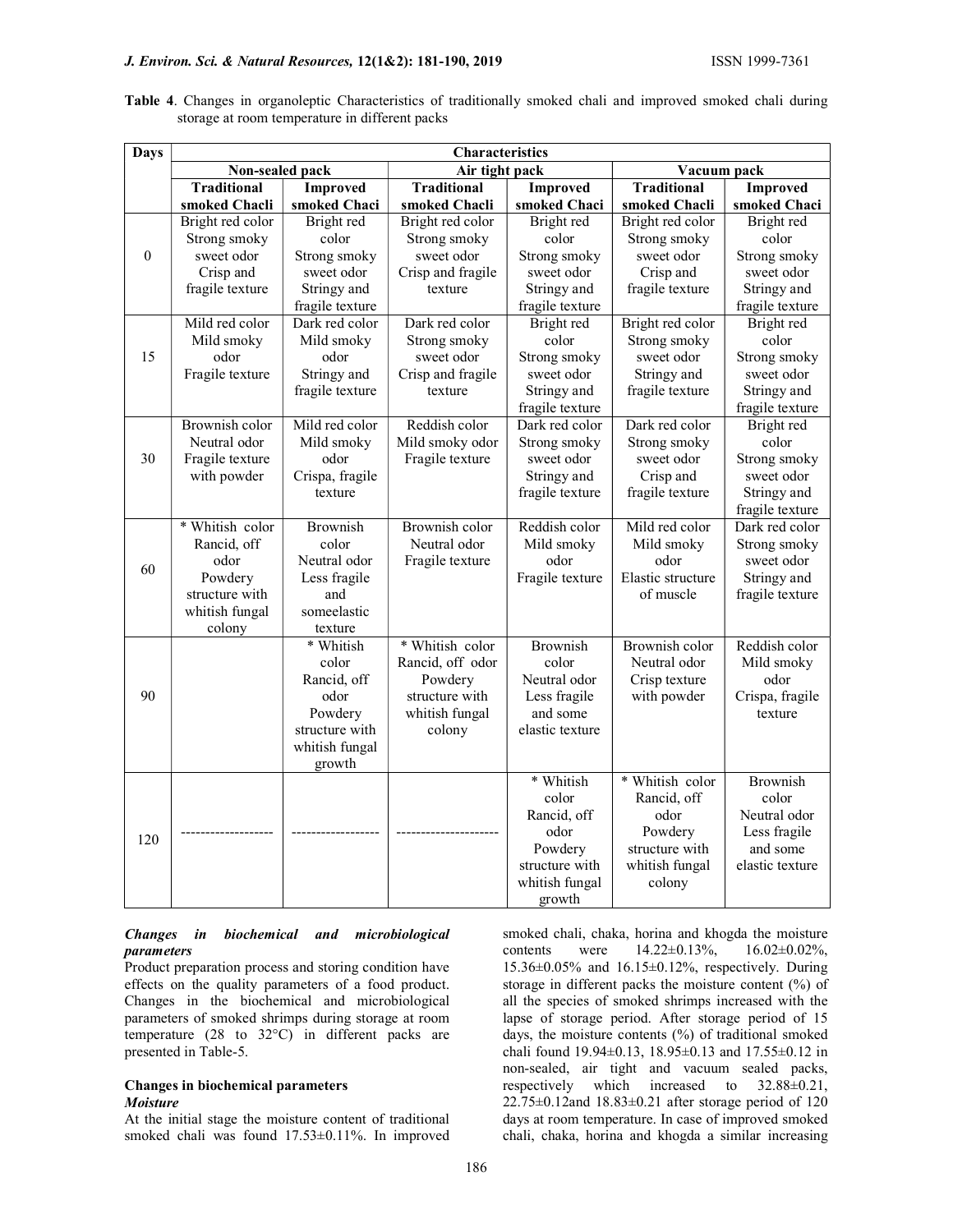trend in moisture content (%) was followed (Table-5). The moisture contents  $(\%)$  were found  $18.53\pm0.13$ , 16.45±0.14 and 14.29±0.12 of non-sealed, air tight and vacuum sealed improved smoked chali on 30<sup>th</sup> day of storage, with the progress of storage period moisture content of these samples increased to 26.56±0.14,  $18.09\pm0.11$  and  $14.78\pm0.15$  on 90<sup>th</sup> day of storage indicating the slower rate of moisture increase of the smoked shrimp samples both in air tight and vacuum sealed packs.

### Protein

The protein content of traditional smoked chali was found 61.18±0.91% and in improved smoked chali, chaka, horina and khogda the protein contents were 64.05±0.41 %, 62.15±0.54 %, 63.70±0.55% and  $63.11\pm0.41$  %, respectively. Protein content (%) of all the species of smoked shrimps stored in different packs decreased with the progress of storage period. After 15 days of storage at room temperature, the protein contents (%) of traditional smoked chali found 58.42±0.34, 59.39±0.66 and 60.21±0.45 in non-sealed, air tight and vacuum sealed packs, respectively which decreased to 44.78±0.22, 53.14±0.24 and 54.91±0.39 after storage period of 90 days. For all other samplesimproved smoked chali, chaka, horina and khogdathe similar decreasing trend in protein content (%) was observed (Table5). The protein contents were obtained 63.70±0.55%, 62.15±0.57% and 62.89±0.51% of nonsealed, air tight and vacuum sealed improved smoked horina on  $15<sup>th</sup>$  day of storage, with the lapse of storage time protein content of these samples decreased to 45.44±0.33 %, 53.11±0.55 % and 56.05±0.51 % on  $120<sup>th</sup>$  day of storage indicating the faster rate of protein decrease of the smoked shrimp samples in non-sealed packs.

#### Lipid

On "0"of storage the lipid contents were found 9.24±0.05 %, 9.85±0.04 %, 9.96±0.06 %, 10.05±0.06 % and  $9.36\pm0.06$  % inof traditional smoked chali, improved smoked chali, chaka, horina and khogda, respectively. During storage the lipid content (%) of all the species of smoked shrimps decreased with the progress in storage period. The lipid contents (%)of traditional smoked chali found  $8.75\pm0.04$ ,  $9.11\pm0.02$ and 9.18±0.03 in non-sealed, air tight and vacuum sealed packs, respectively on 15<sup>th</sup> day of storage which decreased to 6.27±0.10, 6.79±0.08and 6.79±0.08on the storage date of 120 at room temperature. A similar decreasing trend in lipid content (%) was found in all other samples, such as- improved smoked chali, chaka, horina and khogda (Table 5). The lipid contents (%) were found 9.73±0.05, 9.88±0.06 and 9.94±0.01 of non-sealed, air tight and vacuum sealed improved smoked chaka on  $15<sup>th</sup>$  day of storage, with the progress of storage period lipid content of these samples decreased to 7.96±0.05, 9.01±0.07 and 9.33±0.05 on 90th day of storage indicating the slower rate of lipid oxidation of the smoked shrimp samples both in air tight and vacuum sealed packs.

#### Ash

The ash contents were found 12.52±0.09%, 11.06±0.06 %, 11.79±0.07 %, 11.38±0.08% and 12.14±0.04 % in traditional smoked chali, improved smoked chali, chaka, horina and khogda, respectively. Ash content (%) gradually increased with the progress of storage peiod in all species of smoked shrimps. The ash contents (%) of traditional smoked chali found 14.52±0.05, 13.81±0.09 and 13.52±0.12 in non-sealed, air tight and vacuum sealed packs, respectively on 30thdays of storage at room temperature, which increased to 19.11±0.07, 16.46±0.06and 15.89±0.11 after storage period of 120 days. A similar increasing trend in ash content (%) was observed for all other samples- improved smoked chali, chaka, horina and khogda (Table5). The ash contents were obtained 12.88±0.05%, 12.49±0.07% and 12.42±0.05% of nonsealed, air tight and vacuum sealed improved smoked khogda on  $15<sup>th</sup>$  day of storage, with the lapse of storage time protein content of these samples decreased to 15.96±0.07%, 14.52±0.09% and 14.00±0.08% on 90thday of storage indicating the faster rate of ash content increase of the smoked shrimp samples in nonsealed packs.

## TVB-N Value

On "0" of storage the TVB-N values were found 15.83±0.08, 12.23±0.11, 14.05±0.13 and 13.14±0.10 (mg/100g) in of traditional smoked chali, improved smoked chali, chaka, horina and khogda, respectively. The TVB-N values of all the species of smoked shrimps increased with the progress of storage period. The TVB-N values of traditional smoked chali were found 18.69±0.09, 17.73±0.11 and  $17.12\pm0.10$ (mg/100g) in non-sealed, air tight and vacuum sealed packs, respectively on  $15<sup>th</sup>$  day of storage which decreased to 35.33±0.12, 30.15±0.10 and 25.72±0.11(mg/100g) on the storage date of 90 at room temperature. A similar increasing trend in TVB-N values was found for all other samples, such asimproved smoked chali, chaka, horina and khogda (Table 5). Among them, the TVB-N values were found  $18.78\pm0.12$ ,  $17.34\pm0.12$  and  $15.42\pm0.15$  (mg/100g) of non-sealed, air tight and vacuum sealed improved smoked horina on  $30<sup>th</sup>$  day of storage, with the progress of storage period TVB-N values of these samples increased to 32.84±0.11, 29.89±0.12 and  $25.94\pm0.14$  (mg/100g) on  $120<sup>th</sup>$  day of storage indicating that the rate of increase in TVB-N values in air tight and vacuum sealed packs is slower than in non-sealed pack.

#### Changes in microbiological parameter Aerobic plate count (APC) of bacteria

At the initial stage of storage aerobic plate content (APC) of bacteria were found  $3.6$  0 x  $10^3$ ,  $4.30$  x 10<sup>2</sup> ,2.05x 10<sup>3</sup> , 9.8 0 x 10<sup>2</sup> and 1.12 x 10<sup>3</sup> CFU/gin traditional smoked chali, improved smoked chali, chaka, horina and khogda, respectively at room temperature. During storage in different packs aerobic plate count (APC) of all the species of smoked shrimps increased with the progress of storage period. After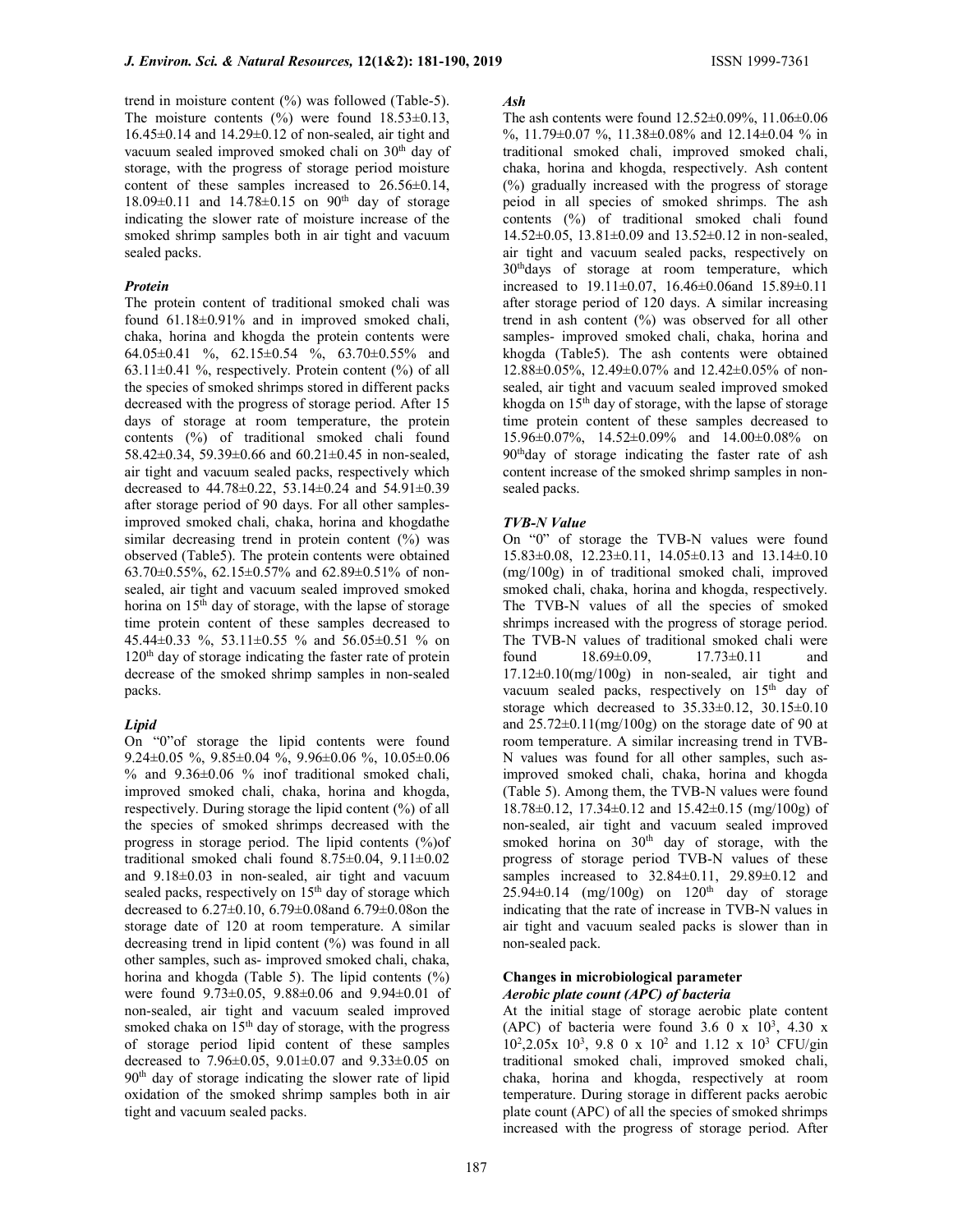storage period of 15 days, the APC of traditional smoked chali found 4.40 x  $10^4$ , 1.62 x  $10^4$  and 8.80 x 10<sup>3</sup> CFU/gin non-sealed, air tight and vacuum sealed packs, respectively which increased to  $3.16 \times 10^7$ ,  $2.07$ x  $10<sup>6</sup>$  and 3.10 x  $10<sup>5</sup>$  CFU/g after storage period of 120 days at room temperature. In the case of improved smoked chali, chaka, horina and khogda also a similar increasing trend in aerobic plate count of bacteria was followed (Table-5). Among different smoked shrimp samples aerobic plate count of bacteria were found 1.72 x 10<sup>4</sup>, 8.50 x 10<sup>3</sup> and 1.30 x 10<sup>3</sup> CFU/g of nonsealed, air tight and vacuum sealed improved smoked chaka on  $15<sup>th</sup>$  day of storage, with the progress of storage period aerobic plate counts of these samples increased to 1.18 x 10<sup>7</sup>, 6.20 x 10<sup>5</sup> and 2.24 x 10<sup>5</sup> CFU/g on storage date of 90indicating the slower rate of increase in APC count of the smoked shrimp samples both in air tight and vacuum sealed packs.

The results obtained in the present study are in agreement with findings of Hoq et al. (2003). They studied the nutritional qualities of smoked shrimp from the Sundarbans mangrove area, Bangladesh. In their 90 days of storage quality study the found that, moisture level increased to 24% from initial 13% and the protein content of raw shrimp was 14.51%, after smoking the protein content found to be 68.08% due to loss of about 60% moisture. After one month storage protein content reduced to 64.48%. The protein percentage further reduced to 57.17% after 60 days and at 90<sup>th</sup> day it stands at 52% due to gradual increase of moisture content. Lipid content gradually increased to 11.66% from 6.88%. Proximate composition and bacterial load study in market sample revealed increased moisture level (19.51%) and decreased protein content (60.83%) with a microbial load of  $6.5x10<sup>4</sup>$ cfu/g. Total volatile base nitrogen (TVBN) value increased with storage time from 22.75% at "0"day to 29.33% at 90<sup>th</sup>day. Total bacterial counts of the smoked product increased to  $1.41x10<sup>7</sup>c$  fu/g from an initial  $2.46x10^4$ cfu/g over 90 days.

Haq et al. (2008) carried out a comparative study on the shelf life of smokes shrimp products in different storage conditions, which was quite similar to the present study. The study was performed at room temperature (28~30°C) and the smoked shrimp (Chali; Metapeneous brevicornis) was stored at polythene bag, gunny bag and hogla made basket. Different quality parameters of smoked shrimps were studied for 4 months at 15 days interval. In their 4 months study, moisture level increased from 11.87±0.51 to 25.48±0.28, 26.53±0.12and 29.41±0.25 % in polythene bag, gunny bag and hogla made basket, respectively. The protein content reduced from 66.08±0.76 to 51.32  $\pm 0.26$ , 51.89 $\pm 0.42$  and 46.80 $\pm 0.50\%$  in three above mentioned bags. Lipid content also gradually decreased from9.43±0.65 to 9.35 ±0.41, 9.13±0.51 and 8.98±0.46%. Total volatile base nitrogen (TVB-N) value increased with the lapse of storage time from 13.42 to 28.60, 32.45 and 34.06.

Chakroborty and Chakraborty (2017) studied the effect of storage temperature on the quality and microbial content of salt-smoke-dried shoal (Ophiocephalus striatus). The fish in three treatments T1, T2 and T3 were denoted controlled, ambient (22-28°C) and refrigeration (4°) condition, respectively. From the study it was found that the moisture, ash, protein and lipid, was 27.05%, 11.81%, 50.09%, 8.64% and 2.96  $\times$ 104 CFU/g for treatment T1. The same parameters during 30 days observation for treatment T2 ranged from 25.09-25.41%, 13.92-15.98%, 54.07-51.74% and 5.94-5.81%, respectively whereas during 45 days observation for treatment T3 25.09-25.57%, 13.92- 15.98%, 54.07-52.49% and 5.94-5.82%, respectively. Analyzing all the quality parameters of the salt-smokedried shoal it was revealed that the quality was still excellent and no indicative quality reduction occurred in shoal kept at refrigeration temperature (treatment T3) during 45 days of storage. These values are quite nearer to the values obtained in the present study for smoked shrimp.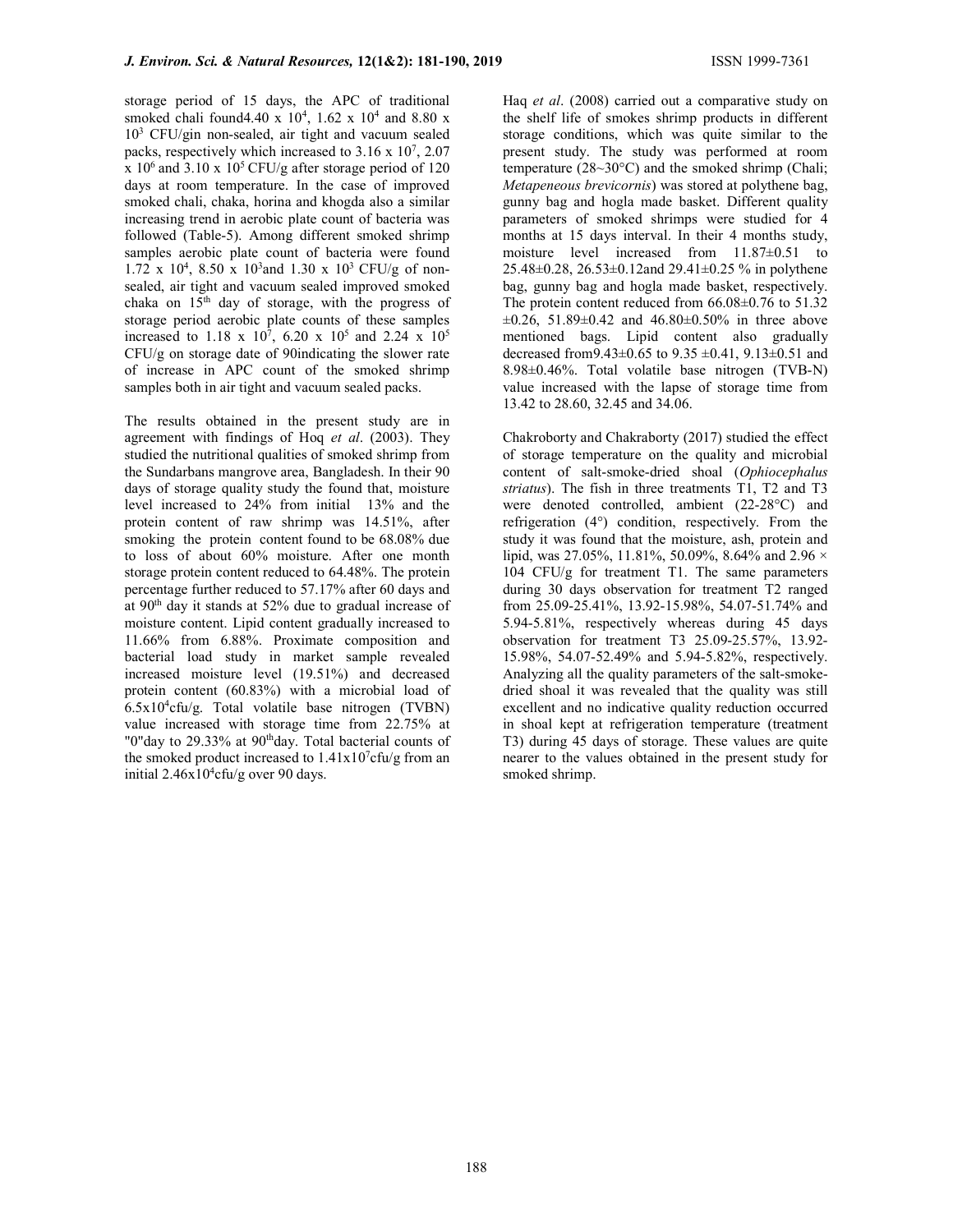Table 5. Changes in the biochemical and microbiological parameters of smoked shrimps during storage at room temperature (28 to 32°C) in different packs

| Sample      | Packing   | Days of          | Changes in biochemical and microbiological parameters |                  |                  |                  |                  |                        |
|-------------|-----------|------------------|-------------------------------------------------------|------------------|------------------|------------------|------------------|------------------------|
| name        | condition | storage          | Moisture $(\% )$                                      | Protein $(\% )$  | Lipid $(\% )$    | Ash $(\%)$       | TVB-N            | <b>APC</b>             |
|             |           |                  |                                                       |                  |                  |                  | (mg/100g)        | (CFU/g)                |
| Improved    | Non       | $\boldsymbol{0}$ | $17.53\pm0.11$                                        | $61.18 \pm 0.91$ | $9.24 \pm 0.05$  | 12.52±0.09       | $15.83 \pm 0.08$ | $3.60 \times 10^3$     |
| smokedChali | sealed    | 15               | 19.94±0.12                                            | 58.42±0.34       | $8.75 \pm 0.04$  | 14.52±0.05       | 18.69±0.09       | $4.40 \times 10^{4}$   |
|             | pack      | 30               | 22.00±0.09                                            | 54.15±0.44       | $8.24 \pm 0.03$  | $14.92 \pm 0.15$ | 23.36±0.11       | $8.20 \times 10^5$     |
|             |           | 60               | 26.75±0.12                                            | $48.98 \pm 0.54$ | $7.79 \pm 0.08$  | $16.36 \pm 0.08$ | 29.84±0.12       | $1.06 \times 10^{7}$   |
|             |           | 90               | 29.32±0.07                                            | 44.78±0.22       | $6.27 \pm 0.10$  | $18.06 \pm 0.10$ | 32.44±0.10       | $4.88 \times 10^{7}$   |
|             |           | 120              | 32.88±0.21                                            | 40.66±0.34       | $5.34 \pm 0.09$  | $19.11 \pm 0.07$ | 35.33±0.12       | $2.14 \times 10^8$     |
|             | Air tight | 15               | $18.95 \pm 0.11$                                      | $59.39 \pm 0.66$ | $9.11 \pm 0.02$  | $13.02 \pm 0.05$ | $17.73 \pm 0.11$ | $1.62 \times 10^4$     |
|             | pack      | 30               | 20.04±0.12                                            | 58.04±0.28       | $8.76 \pm 0.05$  | $13.81 \pm 0.09$ | 20.26±0.07       | $9.70 \times 10^{4}$   |
|             |           | 60               | 20.0810.07                                            | 55.47±0.61       | $8.62 \pm 0.05$  | $14.72 \pm 0.07$ | 24.85±0.09       | $7.90 \times 10^5$     |
|             |           | 90               | 21.42±0.09                                            | 53.14±0.24       | $7.88 \pm 0.07$  | $15.53 \pm 0.09$ | 30.15±0.10       | $5.80 \times 10^{6}$   |
|             |           | 120              | 22.75±0.12                                            | $50.18 \pm 0.21$ | $6.79 \pm 0.08$  | $16.46 \pm 0.06$ | 34.84±0.12       | $3.42 \times 10^{7}$   |
|             | Vacuum    | 15               | 17.55±0.12                                            | $60.21 \pm 0.45$ | $9.18 \pm 0.03$  | 13.18±0.06       | $17.12 \pm 0.10$ | $8.80 \times 10^3$     |
|             | sealed    | 30               | $17.67 \pm 0.13$                                      | 59.13±0.45       | $9.02 \pm 0.06$  | 13.52±0.12       | 19.34±0.05       | $2.93 \times 10^{4}$   |
|             | pack      | 60               | 17.84±0.12                                            | 57.84±0.54       | $8.80 \pm 0.04$  | 14.70±0.06       | $22.33 \pm 0.10$ | $1.71 \times 10^5$     |
|             |           | 90               | $18.27 \pm 0.13$                                      | 54.91±0.39       | $8.35 \pm 0.06$  | 15.04±0.06       | 25.72±0.11       | $8.50 \times 10^{5}$   |
|             |           | 120              | $18.83 \pm 0.21$                                      | $52.88 \pm 0.51$ | $7.94 \pm 0.06$  | 15.89±0.11       | 29.28±0.21       | $2.87 \times 10^{6}$   |
| Improved    | Non       | $\mathbf{0}$     | 14.22±0.02                                            | $64.05 \pm 0.41$ | $9.85 \pm 0.04$  | $11.06 \pm 0.05$ | $12.23 \pm 0.11$ | $4.30 \times 10^{2}$   |
| smokedChali | sealed    | 15               | $15.79 \pm 0.13$                                      | $62.12 \pm 0.54$ | $9.66 \pm 0.04$  | $11.94 \pm 0.09$ | $15.06 \pm 0.08$ | $2.81 \times 10^3$     |
|             | pack      | 30               | $18.53 \pm 0.13$                                      | 59.46±0.53       | $9.32 \pm 0.04$  | 13.26±0.05       | 17.79±0.08       | $3.30 \times 10^{4}$   |
|             |           | 60               | 21.87±0.13                                            | 54.51±0.27       | $8.73 \pm 0.06$  | 14.48±0.04       | 23.16±0.14       | $6.30 \times 10^{5}$   |
|             |           | 90               | $26.56 \pm 0.20$                                      | 48.32±0.41       | $8.82 \pm 0.06$  | 15.97±0.13       | 29.28±0.13       | $3.60 \times 10^{6}$   |
|             |           | 120              | 30.75±0.12                                            | 43.28±0.24       | $7.66 \pm 0.05$  | $16.46 \pm 0.07$ | 33.64±0.10       | $2.06 \times 10^{7}$   |
|             | Air tight | 15               | $15.17 \pm 0.12$                                      | 63.78±0.52       | $9.79 \pm 0.04$  | $11.61 \pm 0.08$ | 13.24±0.09       | $1.59 \times 10^3$     |
|             | pack      | 30               | $16.45 \pm 0.14$                                      | $61.98 \pm 0.52$ | $9.58 \pm 0.05$  | $12.47 \pm 0.07$ | 15.88±0.09       | $4.60 \times 10^3$     |
|             |           | 60               | $17.68 \pm 0.12$                                      | 58.74±0.42       | $9.44 \pm 0.06$  | 13.44±0.09       | 19.76±0.12       | $3.20 \times 10^{4}$   |
|             |           | 90               | $18.09 \pm 0.11$                                      | 56.88±0.52       | $8.83 \pm 0.07$  | 14.38±0.04       | 23.90±0.11       | $2.92 \times 10^{5}$   |
|             |           | 120              | $18.68 \pm 0.12$                                      | 54.73±0.38       | $8.02 \pm 0.07$  | $15.21 \pm 0.04$ | 29.02±0.12       | $7.80 \times 10^5$     |
|             | Vacuum    | 15               | $14.24 \pm 0.11$                                      | $63.32 \pm 0.39$ | $9.81 \pm 0.08$  | $11.72 \pm 0.04$ | 12.95±0.10       | 8.40 x 10 <sup>2</sup> |
|             | sealed    | 30               | 14.29±0.12                                            | $62.73 \pm 0.55$ | $9.76 \pm 0.06$  | $12.15 \pm 0.07$ | 14.50±0.12       | $2.02 \times 10^3$     |
|             | pack      | 60               | 14.39±0.12                                            | $61.49 \pm 0.51$ | $9.62 \pm 0.07$  | 12.84±0.09       | 17.83±0.10       | $9.40 \times 10^3$     |
|             |           | 90               |                                                       |                  | $9.12 \pm 0.05$  |                  |                  |                        |
|             |           |                  | $14.78 \pm 0.15$                                      | 59.85±0.61       |                  | 13.35±0.09       | $21.05 \pm 0.13$ | $4.10 \times 10^4$     |
|             |           | 120              | $15.12 \pm 0.13$                                      | 57.61±0.84       | $8.66 \pm 0.05$  | $14.28 \pm 0.08$ | 24.54±0.09       | $2.12 \times 10^{5}$   |
| Improved    | Non       | $\mathbf{0}$     | $16.02 \pm 0.03$                                      | $62.15 \pm 0.54$ | $9.96 \pm 0.06$  | $11.79 \pm 0.07$ | $14.05 \pm 0.13$ | $2.05 \times 10^3$     |
| smoked      | sealed    | 15               | 17.35±0.12                                            | $60.15 \pm 0.36$ | $9.73 \pm 0.05$  | $12.58 \pm 0.07$ | $16.82 \pm 0.12$ | $1.72 \times 10^{4}$   |
| Chaka       | pack      | 30               | $19.22 \pm 0.15$                                      | 58.01±0.55       | $9.49 \pm 0.06$  | 12.98±0.06       | $19.73 \pm 0.13$ | $1.05 \times 10^5$     |
|             |           | 60               | 23.81±0.14                                            | 54.14±0.45       | $9.09 \pm 0.03$  | 14.94±0.04       | 24.36±0.14       | $1.21 \times 10^{6}$   |
|             |           | 90               | 28.68±0.15                                            | 48.12±0.54       | $7.96 \pm 0.05$  | $16.13 \pm 0.13$ | $30.83 \pm 0.13$ | $1.18 \times 10^{7}$   |
|             |           | 120              | 31.55±0.12                                            | 44.23±0.31       | $6.58 \pm 0.07$  | 18.36±0.09       | 34.87±0.13       | $1.13 \times 10^8$     |
|             | Air tight | 15               | $16.90 \pm 0.13$                                      | $60.92 \pm 0.32$ | $9.88 \pm 0.06$  | $12.25 \pm 0.05$ | $15.11 \pm 0.09$ | $8.50 \times 10^{3}$   |
|             | pack      | 30               | $18.10\pm0.15$                                        | 59.83±0.41       | $9.76 \pm 0.04$  | $13.02 \pm 0.05$ | 18.05±0.12       | $2.76 \times 10^{4}$   |
|             |           | 60               | 19.22±0.13                                            | 57.58±0.47       | $9.58 \pm 0.04$  | 13.45±0.07       | 21.48±0.11       | $1.86 \times 10^5$     |
|             |           | 90               | $20.04 \pm 0.13$                                      | 55.21±0.62       | $9.01 \pm 0.07$  | 14.76±0.06       | 25.55±0.12       | $6.20 \times 10^{5}$   |
|             |           | 120              | $20.67 \pm 0.12$                                      | 53.01±0.36       | $8.26 \pm 0.08$  | $15.47 \pm 0.08$ | 30.04±0.12       | $2.57 \times 10^6$     |
|             | Vacuum    | 15               | $16.05 \pm 0.11$                                      | $61.77 \pm 0.62$ | $9.94 \pm 0.01$  | 12.31±0.06       | 14.78±0.11       | $1.30 \times 10^3$     |
|             | sealed    | 30               | $16.04 \pm 0.11$                                      | $60.94 \pm 0.51$ | $9.82 \pm 0.03$  | 12.74±0.06       | $16.72 \pm 0.08$ | $1.59 \times 10^{4}$   |
|             | pack      | 60               | $16.14 \pm 0.11$                                      | 59.72±0.24       | $9.70 \pm 0.05$  | 13.32±0.09       | 19.84±0.15       | $3.80 \times 10^{5}$   |
|             |           | 90               | $16.47 \pm 0.06$                                      | 57.89±0.29       | $9.33 \pm 0.05$  | 13.96±0.04       | 23.45±0.12       | $2.24 \times 10^{5}$   |
|             |           | 120              | 17.09±0.22                                            | 55.98±0.42       | $9.15 \pm 0.04$  | 14.41±0.08       | $26.62 \pm 0.15$ | $5.20 \times 10^{5}$   |
| Improved    | Non       | $\bf{0}$         | 15.36±0.05                                            | 63.70±0.55       | $10.05 \pm 0.06$ | 11.38±0.08       | 12.86±0.07       | $9.80 \times 10^{2}$   |
| Smoked      | sealed    | 15               | 16.95±010                                             | $61.97 \pm 0.54$ | $9.84 \pm 0.04$  | 12.34±0.05       | 15.96±0.09       | $3.70 \times 10^{3}$   |
| Horina      | pack      | 30               | $19.66 \pm 0.11$                                      | 58.10±0.52       | $9.68 \pm 0.05$  | 13.55±0.04       | 18.78±0.12       | $4.30 \times 10^{4}$   |
|             |           | 60               | 23.37±0.11                                            | 55.04±0.65       | $9.05 \pm 0.06$  | 14.97±0.07       | 23.84±0.12       | $7.40 \times 10^{5}$   |
|             |           | 90               | 28.57±0.11                                            | 48.75±0.64       | $8.58 \pm 0.02$  | $16.32 \pm 0.04$ | 29.36±0.17       | $9.10 \times 10^{6}$   |
|             |           | 120              | 31.65±0.04                                            | 45.44±0.33       | $7.76 \pm 0.08$  | $18.36 \pm 0.08$ | 32.84±0.11       | $2.46 \times 10^{7}$   |
|             | Air tight | 15               | $16.11 \pm 0.16$                                      | $62.15 \pm 0.57$ | $9.97 \pm 0.05$  | $11.82 \pm 0.02$ | $14.48 \pm 0.10$ | $2.49 \times 10^{3}$   |
|             | pack      | $\overline{30}$  | $17.38 \pm 0.13$                                      | $61.04 \pm 0.54$ | $9.85 \pm 0.03$  | $12.66 \pm 0.03$ | $17.34 \pm 0.12$ | $7.20 \times 10^3$     |
|             |           | 60               | 18.72±0.09                                            | $58.46 \pm 0.29$ | $9.62 \pm 0.05$  | 13.44±0.06       | $20.05 \pm 0.14$ | $3.60 \times 10^{4}$   |
|             |           | 90               | 19.56±0.12                                            | 55.23±0.54       | $9.11 \pm 0.04$  | 14.87±0.05       | $24.62 \pm 0.15$ | $2.75 \times 10^{5}$   |
|             |           | 120              | 20.49±0.11                                            | 53.11±0.55       | $8.54 \pm 0.04$  | 15.45±0.04       | 29.89±0.12       | $9.80 \times 10^{5}$   |
|             | Vacuum    | 15               | 15.40±0.08                                            | $62.89 \pm 0.51$ | $9.99 \pm 0.04$  | $11.71 \pm 0.09$ | 13.97±0.08       | $1.67 \times 10^3$     |
|             | sealed    | 30               | $15.42 \pm 0.09$                                      | $62.06 \pm 0.56$ | $9.95 \pm 0.05$  | 12.35±0.04       | $15.42 \pm 0.15$ | $2.95 \times 10^3$     |
|             | pack      | 60               | $15.61 \pm 0.12$                                      | $60.37 \pm 0.27$ | $9.81 \pm 0.04$  | $13.62 \pm 0.05$ | $18.70 \pm 0.11$ | $1.22 \times 10^{4}$   |
|             |           | 90               | 15.92±0.11                                            | 58.26±0.41       | $9.54 \pm 0.04$  | 14.45±0.08       | 22.15±0.12       | $5.40 \times 10^{4}$   |
|             |           | 120              | $16.49 \pm 0.15$                                      | $56.05 \pm 0.51$ | $9.10 \pm 0.06$  | 15.06±0.06       | 25.94±0.14       | $2.87 \times 10^5$     |